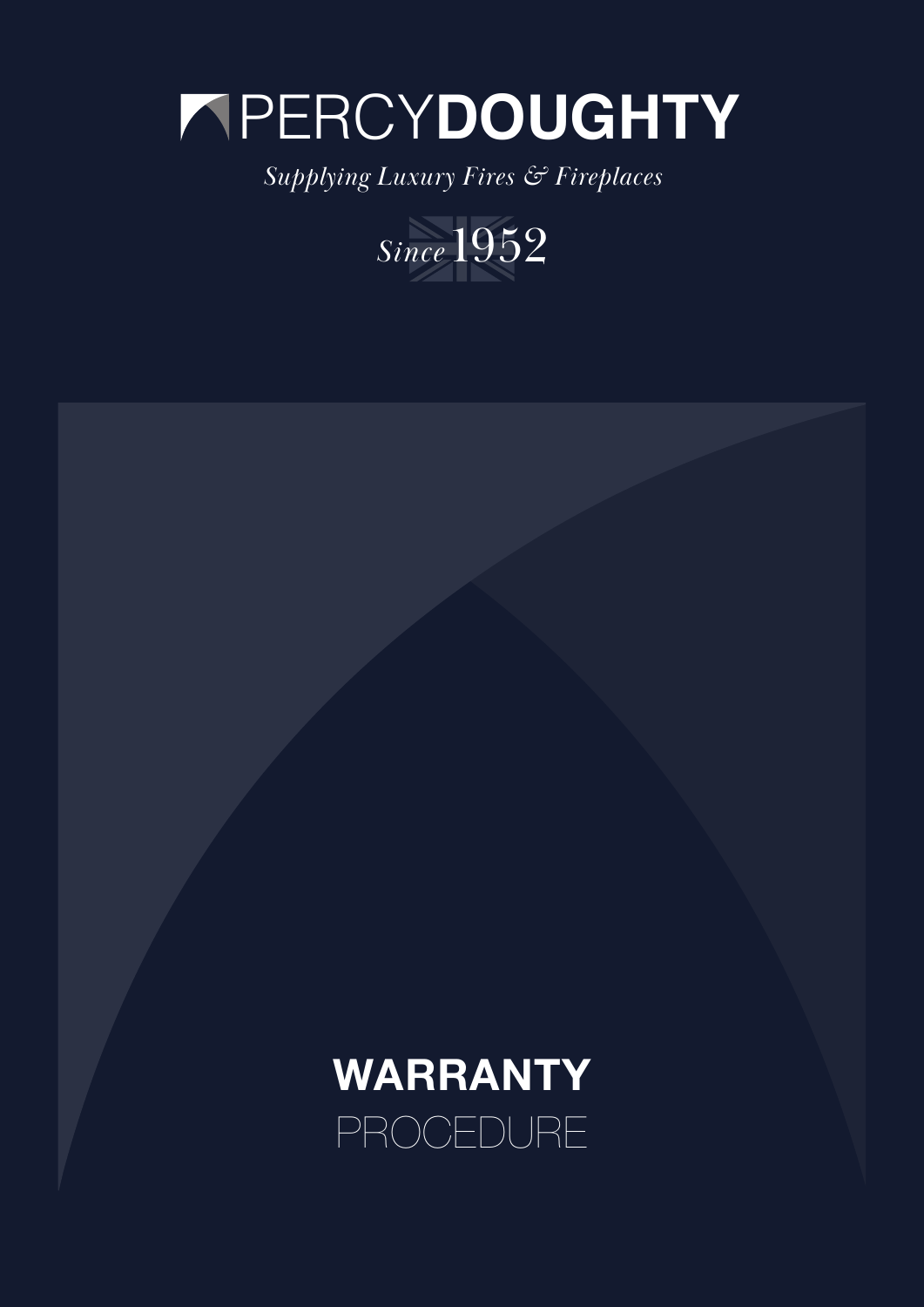# WWW.PERCYDOUGHTY.COM **PERCYDOUGHTY**

## PERCY DOUGHTY

Product/s Covered: Gas Stoves: Bassington & Classic

Period of cover: 2 years\* from date of purchase (1-year statutory parts & labour, year 2 - parts only)

Note: The fault requires to be reported within 7-14 days by completing the service request form, the form would need to be completed by the end user, please visit www.percydoughty.com/warranty

- Make and Model of Appliance
- Serial Number (Data Badge must be present)
- Where the fire was purchased from
- Installation Date
- Engineers details, Gas Safe number & Mobile
- Customer details
- Name, Address & Contact number/Email
- Brief narrative of fault (Has the installer been back within the first 6 months if so, what did they do)
- Installation details How it is flued?
- Has a restrictor plate been fitted?
- Supply Pressure
- Burner Pressure

Contact Information: Tel: 01204 868 550 Email: technical@percydoughty.com

#### VALOR (GDC)

Product/s Covered: Inset Gas Fires, Gas Stoves

Period of cover: 2 years\* from date of purchase (1 year statutory parts & labour, year 2 - parts only)

Note: The fault requires to be reported within 7-14 days by completing the service request form, the form would need to be completed by the end user, please visit

www.valor.co.uk/customer\_support/warranty/Warranty.html for details

- Make and Model of Appliance
- Serial Number (Data Badge must be present)
- Where the fire was purchased from
- Installation Date
- Engineers details, Gas Safe number & Mobile
- Customer details
- Name, Address & Contact number/Email
- Brief narrative of fault (Has the installer been back within the first 6 months if so, what did they do)
- Installation details How it is flued?
- Has a restrictor plate been fitted?
- Supply Pressure
- Burner Pressure

Contact Information: Tel: 0344 879 3588 Email: ISM.Support@gdcgroup.co.uk